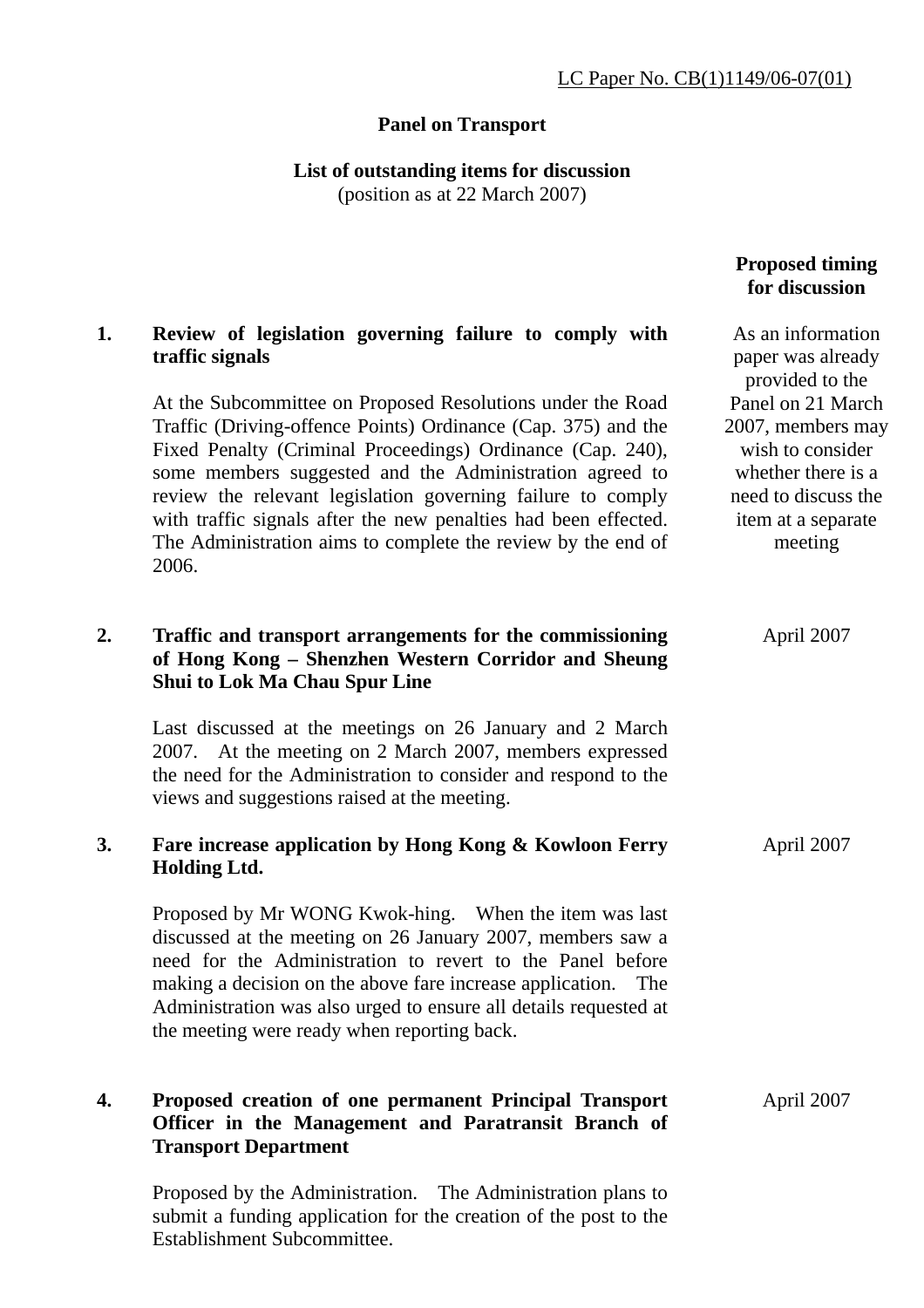# **5. Sha Tin New Town, stage 2 - Trunk Road T4**  Proposed by the Administration. The Administration plans to submit a funding application for the construction of the project to the Public Works Subcommittee. To be confirmed **6. Measures to rationalize utilization of Build-Operate-Transfer tunnels**  The item was discussed by the Panel on 19 December 2005. At the meeting on 24 October 2006, members expressed the need for the Administration to report on the progress of efforts made to enhance the utilization of Route 3. The Panel urged the Administration to speed up the work to improve the distribution of traffic among the three road harbour crossings and enhance the utilization of Route 3, including the discussions with the operators of the Eastern Harbour Crossing, Western Harbour Crossing and Route 3. To be confirmed **7. Safety of reversing goods vehicles**  When the item on the Private bill proposed by Hon Andrew CHENG Kar-foo was discussed by the Panel on 15 December 2006, the Administration advised that it would report back in May 2007 on the progress of the suggestions on installing reversing aids and other measures to enhance safe reversing and making the installation of such devices a statutory requirement. May 2007 **8. Lok Ma Chau Spur Line Fares**  Proposed by the Administration. 2<sup>nd</sup> Ouarter 2007 **9. Design of control boxes attached to traffic light poles at pedestrian crossings**  To be confirmed

Proposed by Mr WONG Kwok-hing. He would like the Administration to conduct an overall review of the design of control boxes attached to traffic light poles and electronic

- 2 -

 **Proposed timing for discussion**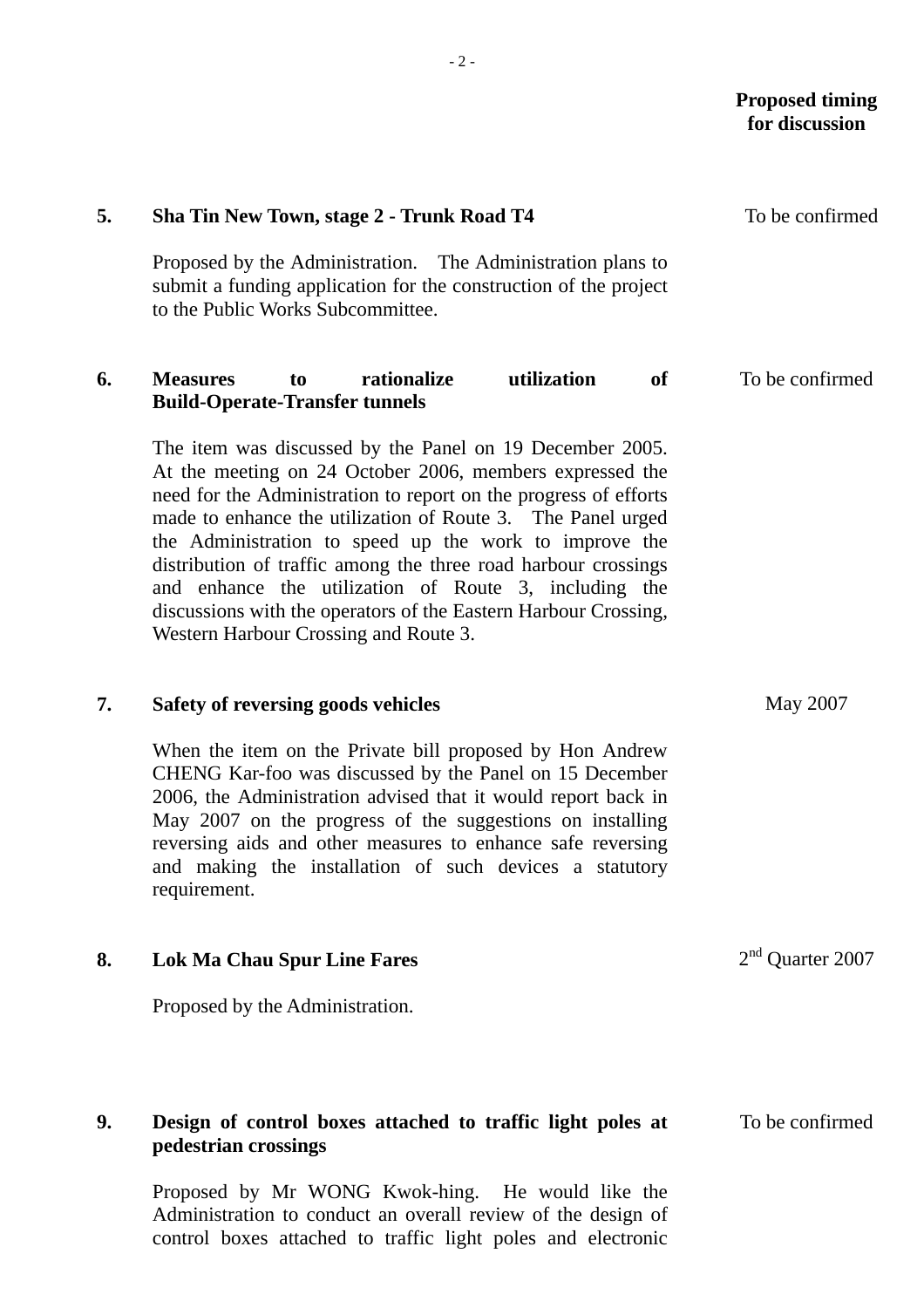#### **Proposed timing for discussion**

audible traffic signal installations at pedestrian crossings. He also calls on the Administration to adopt a standardized design of such facilities to facilitate use by persons with disabilities.

#### **10. Review of public light bus operations**

Proposed by Mr Albert CHAN. In consideration of the recent media reports on triad infiltration in public light bus operations, Mr CHAN would like to review with the Administration measures to tackle the problem and other monitoring issues relating to red minibus (RMB) operations, as well as the progress of work in respect of the conversion of RMB to green minibus operations.

## **11. Exemption from regulation 53(2) of the Road Traffic (Traffic Control) Regulations (Cap. 374 sub. leg. G) for vehicles used for canvassing activities**

At the Subcommittee to Study Four Items of Subsidiary Legislation under the Road Traffic Ordinance, some members of the Subcommittee considered that the Administration should take a broader view and the proposed Amendment Regulations should aim at facilitating not only the float parades to be held at the Hong Kong Disneyland but also canvassing activities during elections. The Administration was of the view that the safety requirements for standing passengers on such vehicles went beyond the ambit of the then legislative amendments, but the Administration undertook to separately examine this proposal in detail.

#### **12. Legislative amendments relating to lighting, reflectors and markings of vehicles**

The Administration expects that the draft legislation will be ready within the 2006-07 legislative session. It will consult the Panel before the legislation is tabled at LegCo for negative vetting.

#### **13. Measures to regulate taxi operation**

Proposed by the Chairman. In recognition that the present difficult business environment of taxis is partly attributed to the discounts offered by some taxi drivers, the Chairman sees a To be confirmed

To be confirmed

To be confirmed

To be confirmed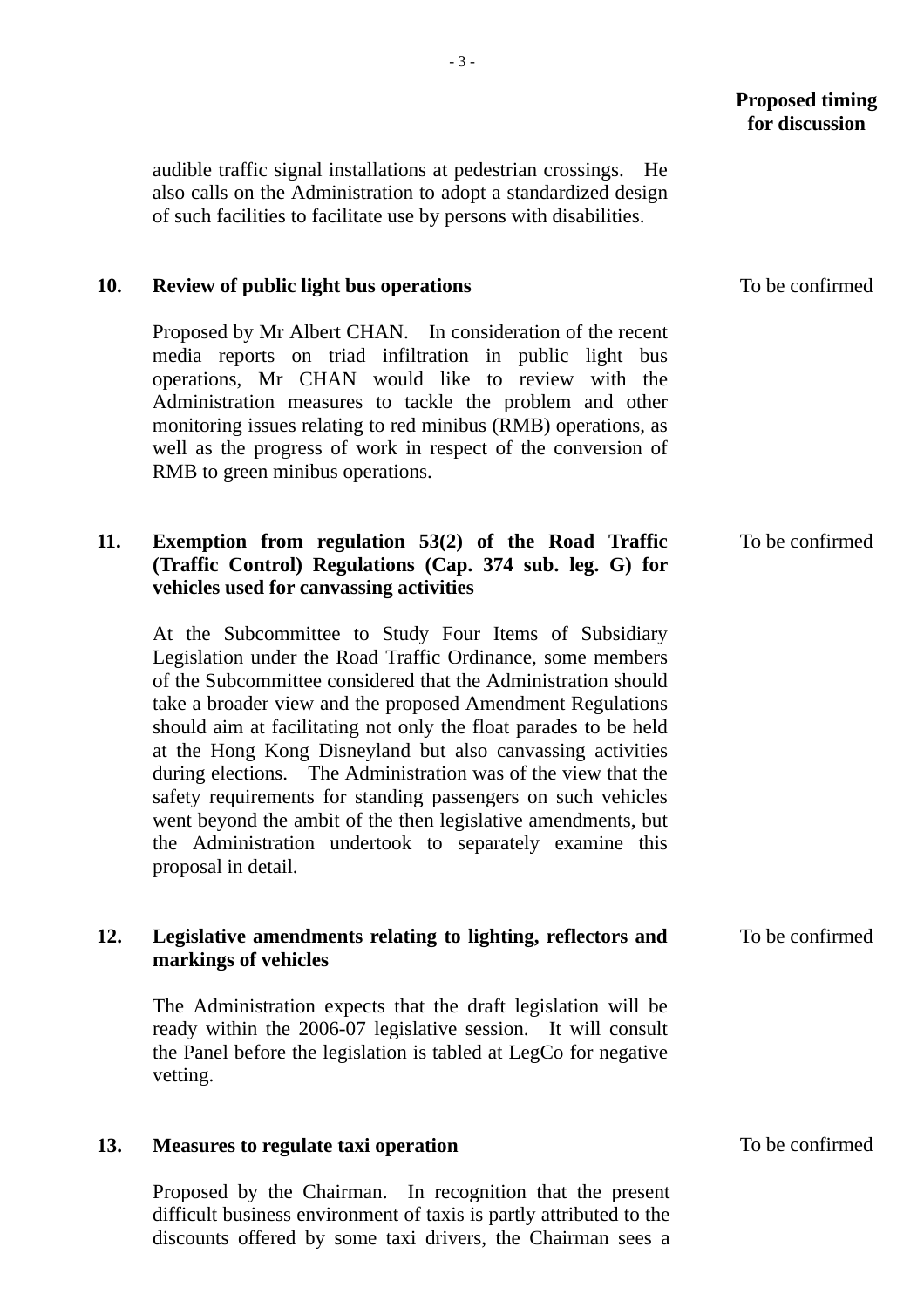|     |                                                                                                                                                                                                                                                                                                                                                                                                                                                                   | <b>Proposed timing</b><br>for discussion |
|-----|-------------------------------------------------------------------------------------------------------------------------------------------------------------------------------------------------------------------------------------------------------------------------------------------------------------------------------------------------------------------------------------------------------------------------------------------------------------------|------------------------------------------|
|     | need for the Administration to actively map out measures to<br>tackle the malpractice and to review the present taxi fare level.                                                                                                                                                                                                                                                                                                                                  |                                          |
| 14. | Northwest New Territories Traffic and Infrastructure<br><b>Review</b>                                                                                                                                                                                                                                                                                                                                                                                             | To be confirmed                          |
|     | The item was discussed on 22 April 2005. Members noted<br>the merits of different packages of highway projects and urged<br>the Administration for timely delivery of the highway projects.                                                                                                                                                                                                                                                                       |                                          |
| 15. | Impact of Ngong Ping Skyrail on New Lantao Bus<br><b>Company</b>                                                                                                                                                                                                                                                                                                                                                                                                  | To be confirmed                          |
|     | This item is proposed by Mr Albert CHAN. At the meeting<br>on 12 October 2006, Mr CHAN highlighted the urgent need for<br>the Panel to discuss the Ngong Ping Skyrail project as a<br>transport issue in consideration of the impact of its operation<br>on the commercial viability of the New Lantao Bus Company<br>Ltd. and hence the sustainability of bus services to the<br>travelling public on Lantau Island.                                             |                                          |
|     | (Note: The Administration has pointed out that the Ngong Ping<br>Skyrail commenced operation in September 2006, its impact on<br>the New Lantao Bus Company (1973) Ltd. will only become<br>stabilized at a later stage. Moreover, the Company needs time<br>to ascertain its services and financial position before mapping<br>out any necessary changes to its operation. The Administration<br>suggests confirming the timing of discussion at a later stage.) |                                          |
| 16. | <b>Private Driving Instructor's Licences</b>                                                                                                                                                                                                                                                                                                                                                                                                                      | The Administration<br>will provide an    |
|     | At the meeting on 24 February 2006, when the captioned<br>subject was discussed, the Panel agreed to revisit the subject                                                                                                                                                                                                                                                                                                                                          | information paper to<br>brief members on |

matter, pending the biennial review to be carried out by the Administration in early 2007 to determine if there was a need to issue new private driving instructor's (PDI) licences. The Administration was also urged to consider reviewing the grouping of PDIs in the context of the review and revert to the the related matters

Panel.